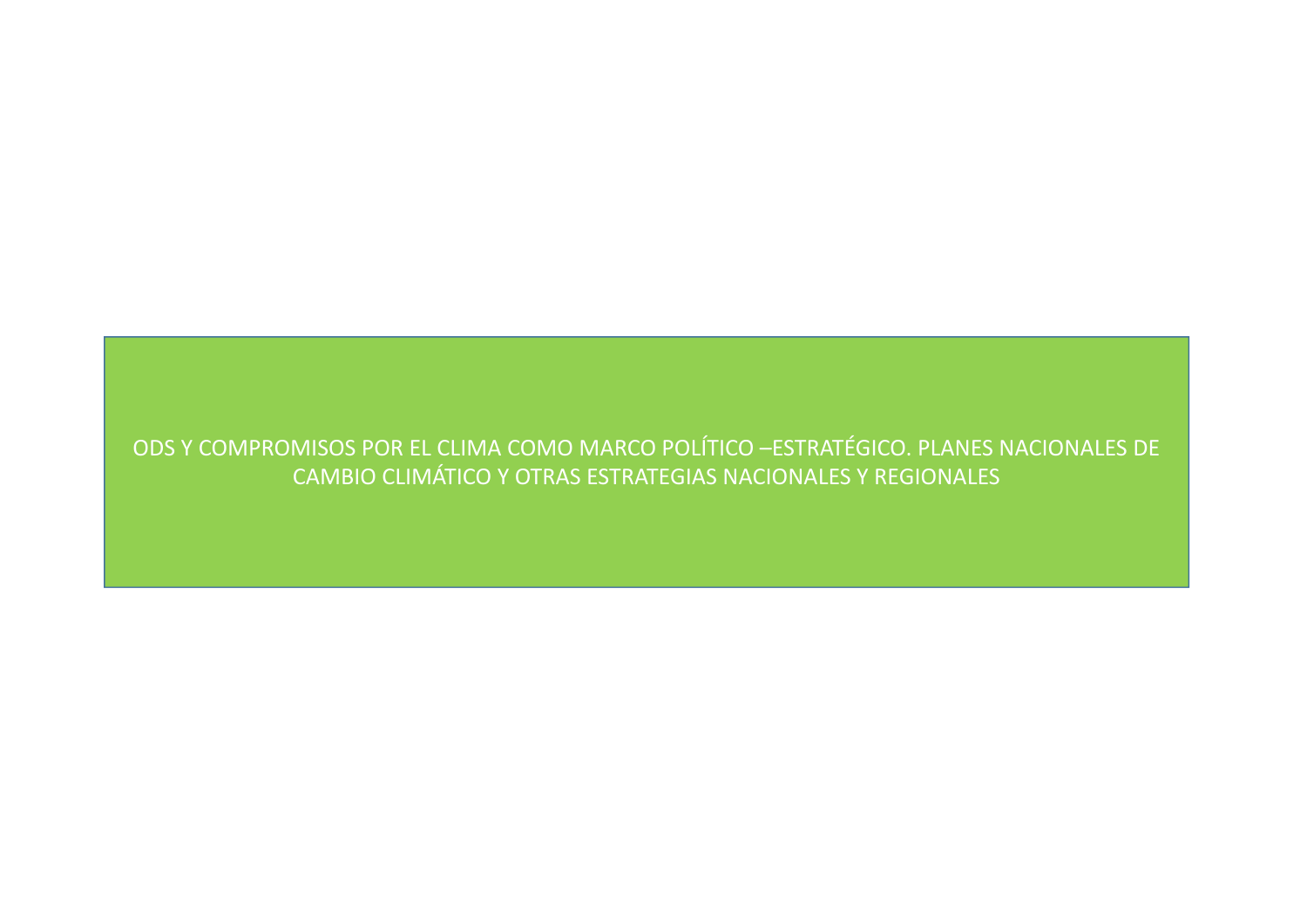UN NUEVO PUNTO DE PARTIDA PARA LA COEXISTENCIA HUMANA Y PARA UNA RELACIÓN DURADERA ENTRE LOSHUMANOS Y EL MUNDO NATURAL

> NO ES VIABLE CONTINUAR CON EL MISMO PATRÓN DE DESARROLLO EXISTE SUFICIENTE INFORMACIÓN SOBRE LOS RIESGOS GENERADOS POR LOS MODOS DE DESARROLLO QUE AGOTAN LOS RECURSOS ORGINALES , PROVOCAN LA CONTAMINACIÓN DEL AMBIENTE Y PRODUCEN INEQUIDADES ECONÓMICAS Y SOCIALES

 LOS PROBLEMAS ECONÓMICOS , SOCIALES Y AMBIENTALES SON DE TAL DIMENSIÓN QUE AFECTAN A LA HUMANIDAD EN SU CONJUNTO Y REPRESENTAN UNA AMENAZA APREMIANTE Y CON EFECTOS POTENCIALMENTE IRREVERSIBLES PARA LAS SOCIEDADES HUMANAS Y EL PLANETA

 EL PROPÓSITO FUNDAMENTAL CONSISTE EN TRANSFORMAR EL PARADIGMA ACTUAL POR UNO QUE CONDUZCAA LA VÍA DEL DESARROLLO SOSTENIBLE

■ LA CLAVE CONSISTE EN PROMOVER Y ACCIONAR EN NUEVOS MODOS DE COOPERACIÓN A TODOS LOS NIVLES ( GLOBAL, REGIONAL, NACIONAL Y LOCAL), INCLUÍDOS LA SOCIEDAD CIVIL, EL SECTOR PRIVADO, LAS INSTITUCIONES FINANCIERAS, LAS CIUDADES Y OTRAS AUTORIDADES SUBNACIONALES , LAS COMUNIDADES LOCALES Y LOS PUEBLOS INDÍGENAS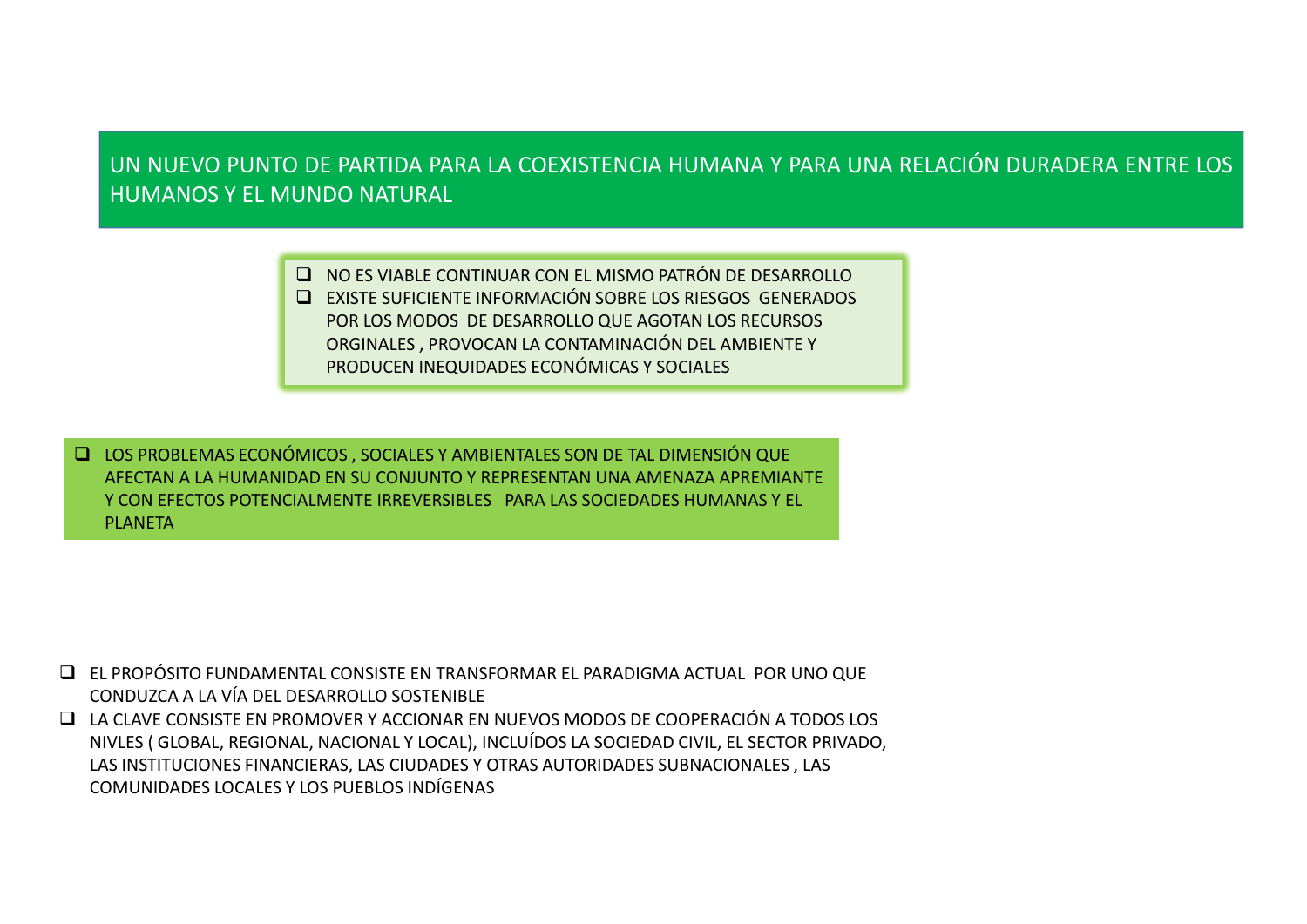# PRINCIPALES CUMBRES CLIMÁTICAS

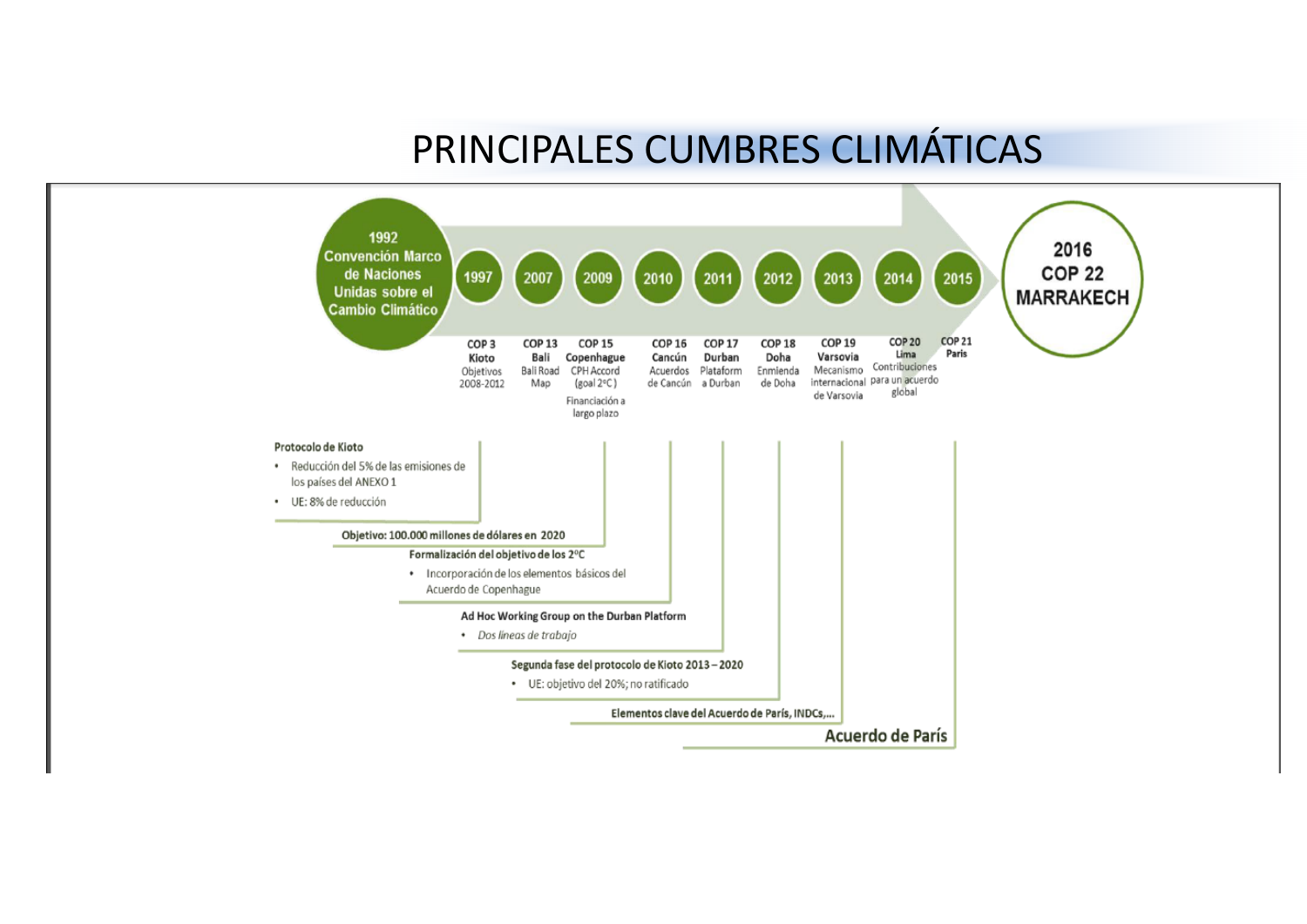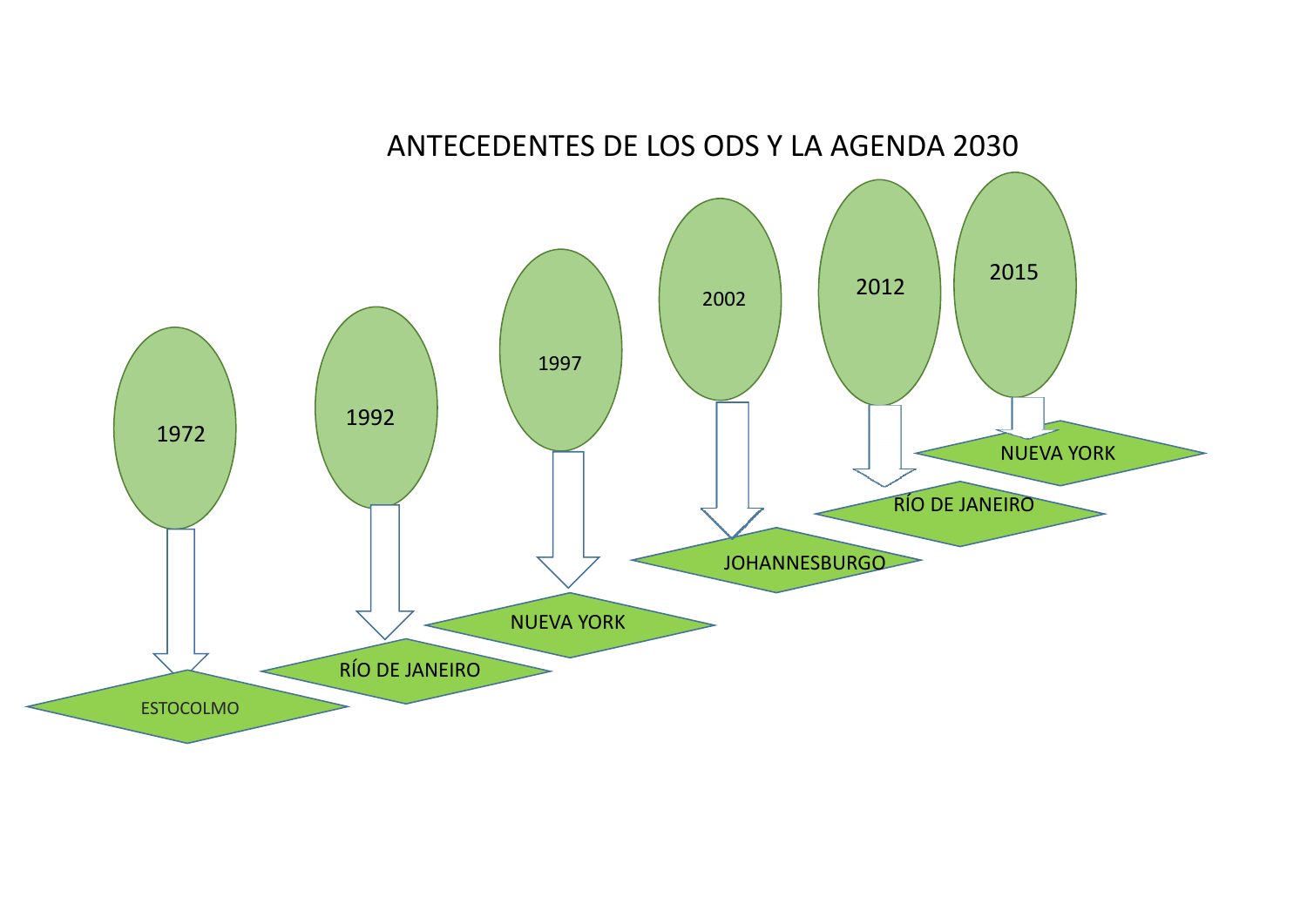### UNA PERSPECTIVA REGIONAL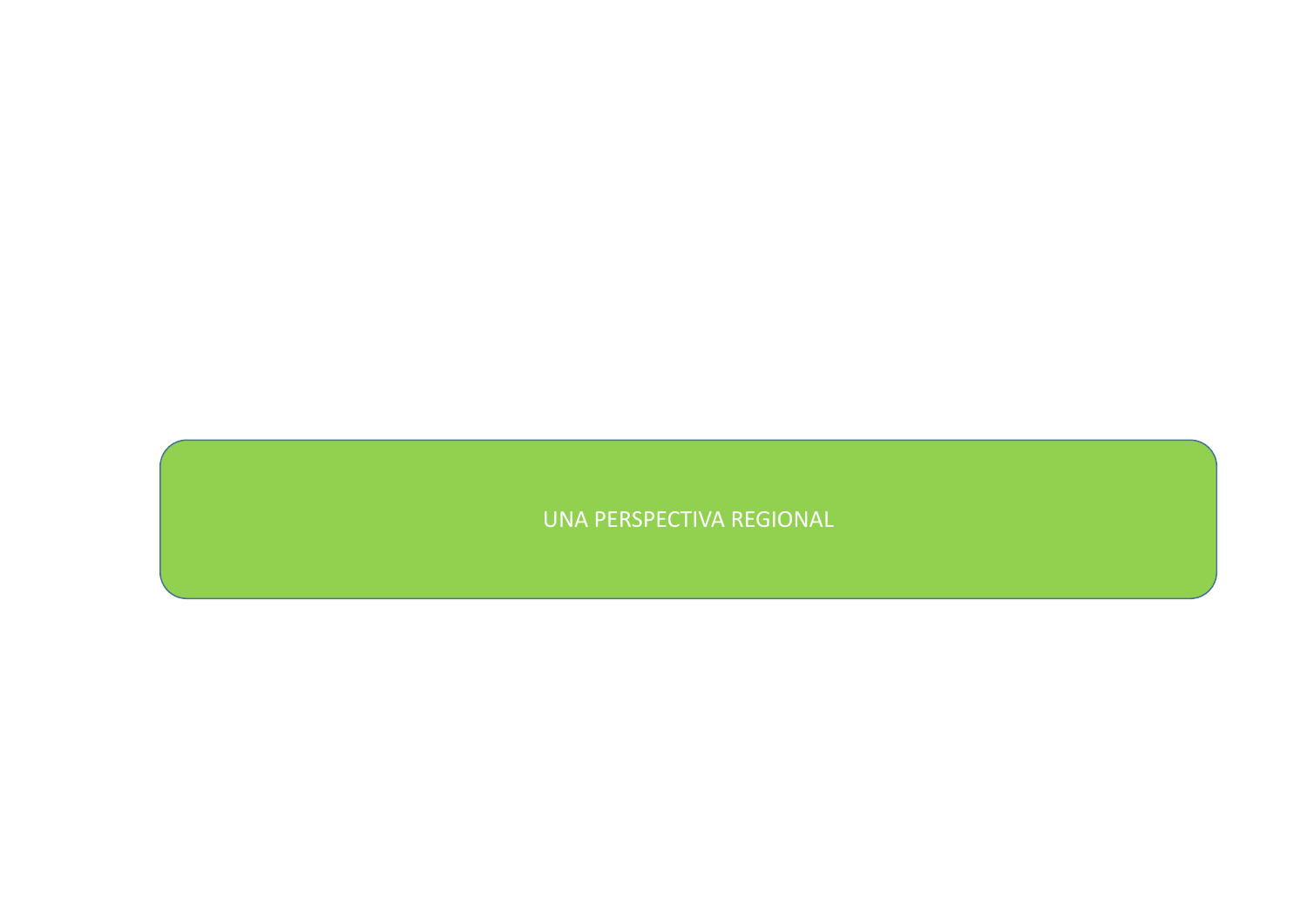# La desigualdad se ha reducido, pero es la región con mayores niveles de concentración del ingresos

América Latina (16 países): coeficiente de Gini, 2002, 2009 y 2014

Países seleccionados: participación en el ingreso total del 1% más rico,



FUENTE : CEPAL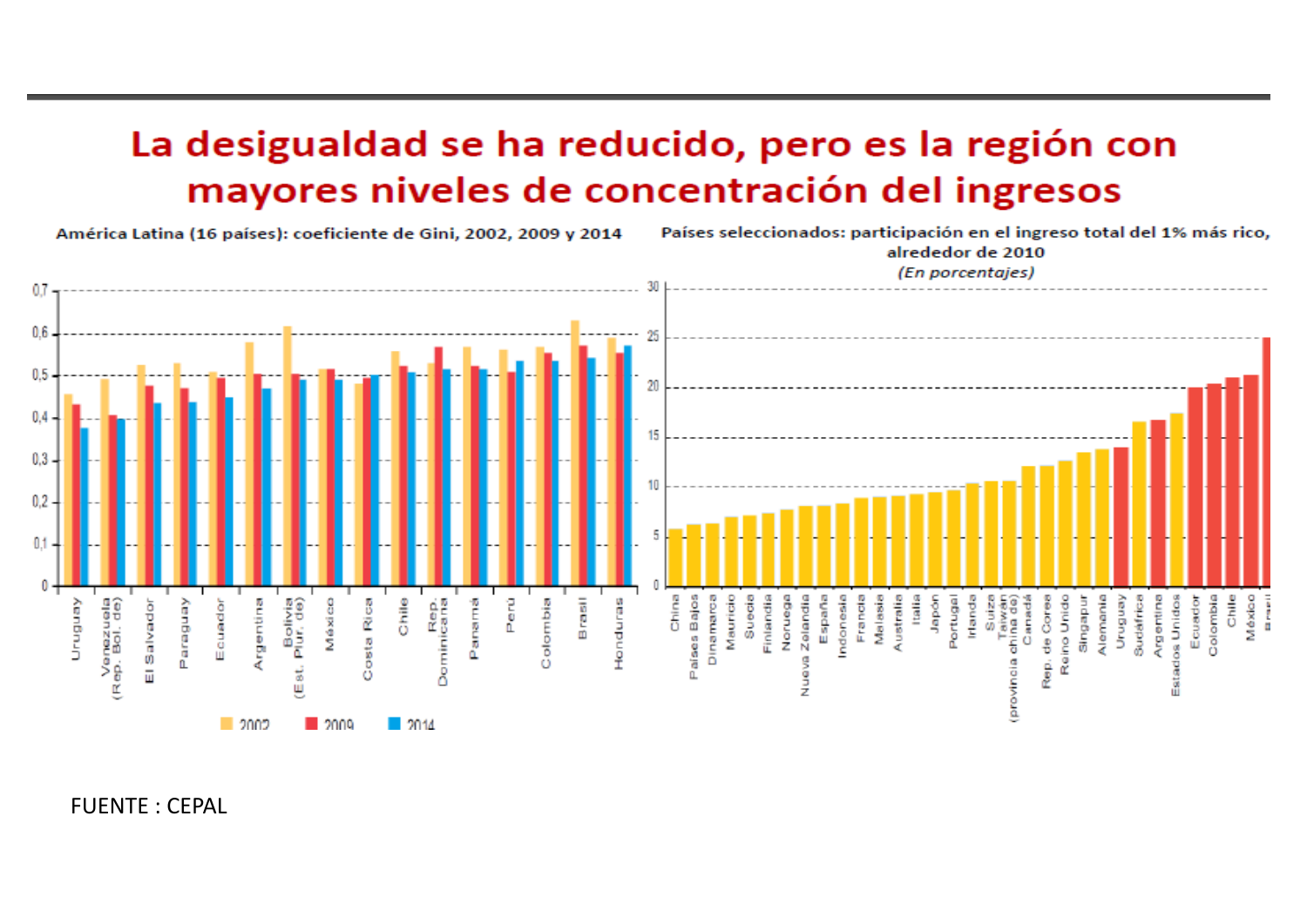

#### DIAGNÓSTICO DE LAS CAPACIDADES ESTADÍSTICAS NACIONALES PARA LA PRODUCCIÓN DE INDICADORES ODS

FUENTE: CEPAL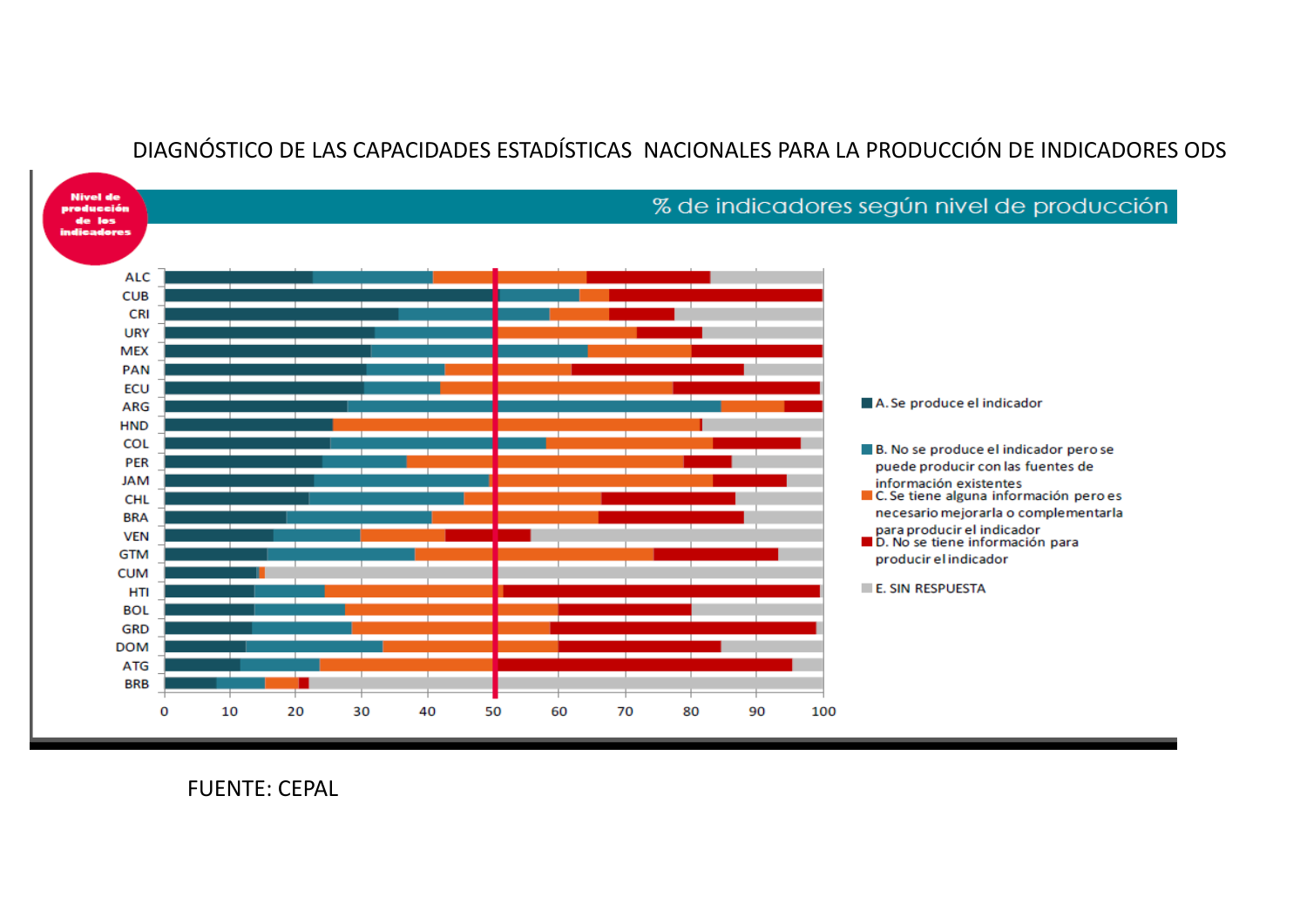## EL ESTADO DE SITUACIÓN DE LA REGIÓN FRENTE A LOS ODS Y LOS ACUERDOS SOBRE EL CLIMA

3. SE REQUIEREN PLATAFORMAS NACIONALES QUE INTEGREN LOS ACUERDOS ( GLOBALES, REGIONALES, NACIONALES Y LOCALES) EN LOS PLANES DE DESARROLLO Y EN LOS PRESUPUESTOS,CON LA PARTICIPACIÓN DE TODOS LOS ACTORES DEL DESARROLLO**SOSTENIBLE**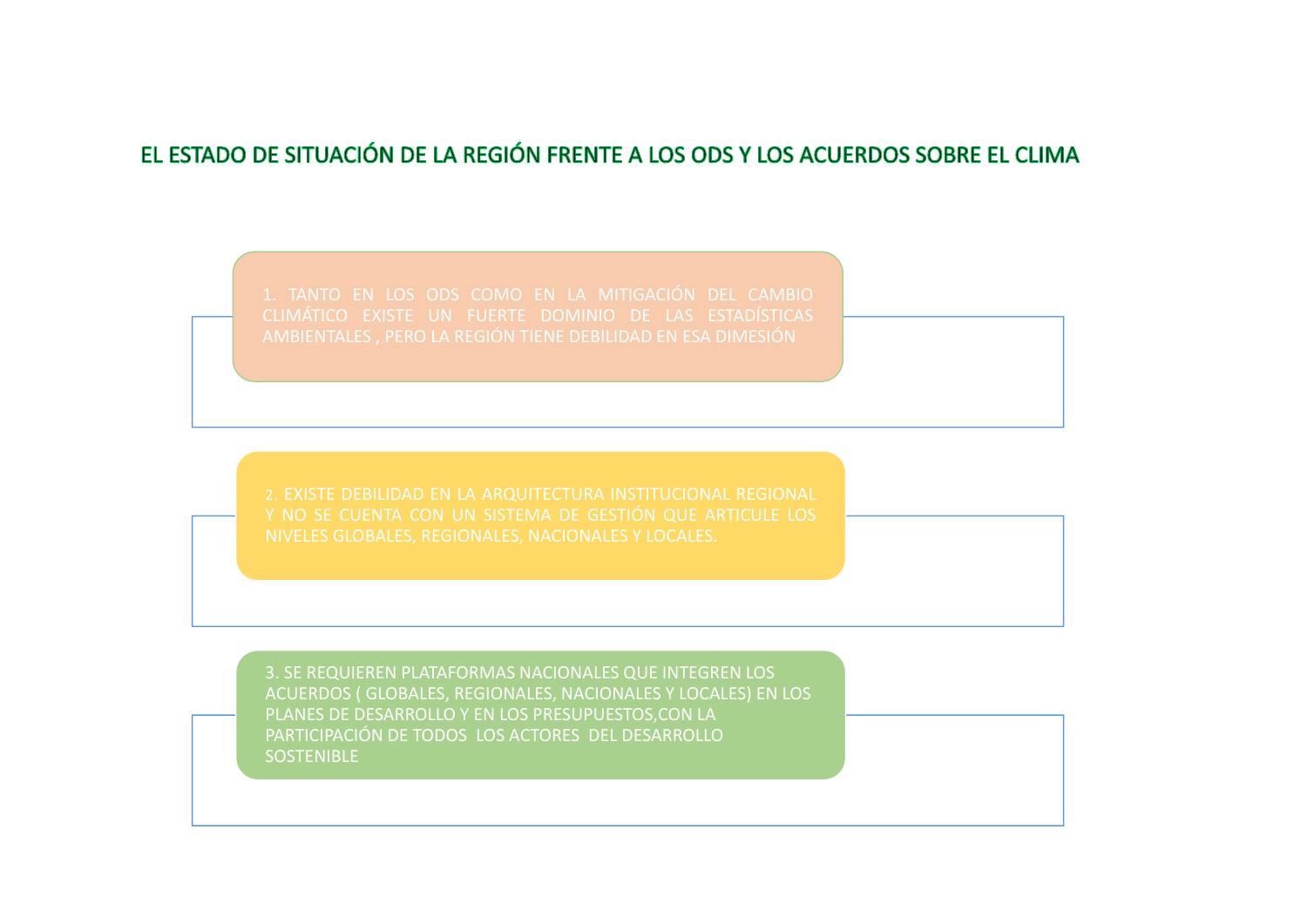## GESTIÓN INTEGRADA DE LAS ESTADÍSTICAS AMBIENTALES EN LA REGIÓN

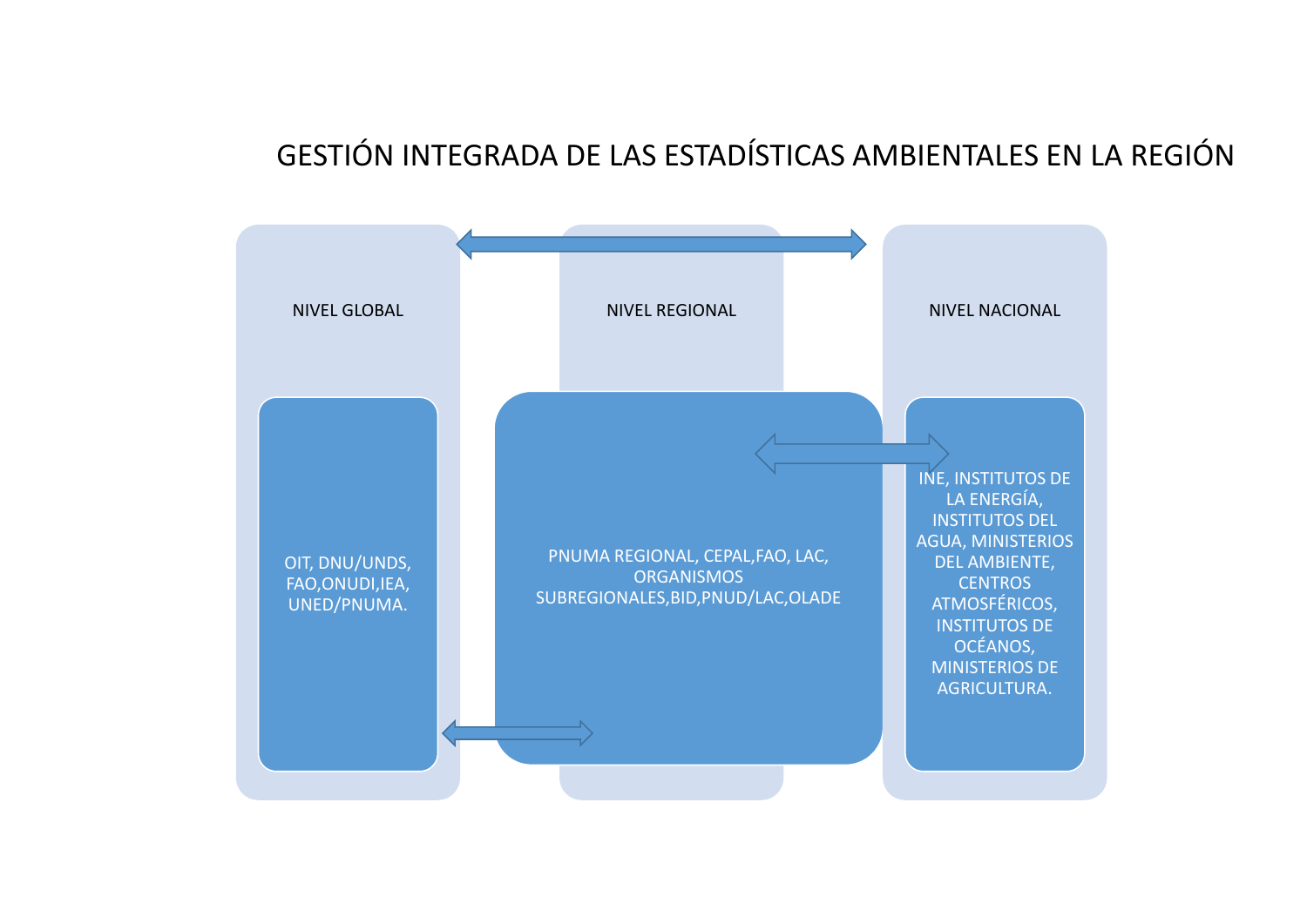# GESTIÓN INTEGRADA DEL TERRITORIO PARA EL CUMPLIMIENTO DE LOS ODS